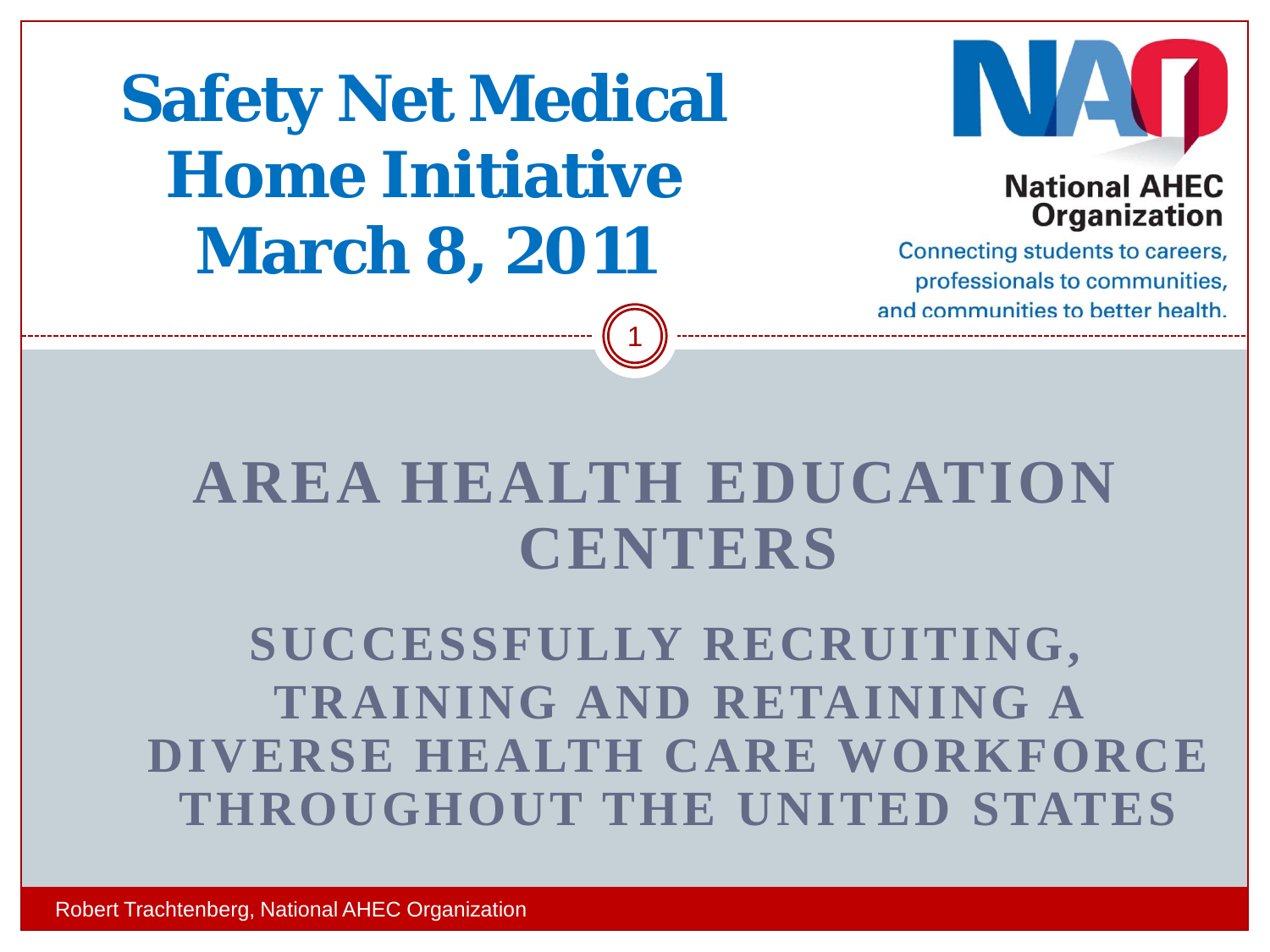



- Created in 1972 (periodic reauthorizations)
- Authorizing Legislation: Section 751 of the Public Health Service Act Title VII, reauthorized in 2010 health care reform

2

- Funding: via Federal cooperative agreements and matching State and local funds
- Recipients: Schools of Medicine/ Osteopathic Medicine; Parent Institutions; Incorporated Consortia; Nursing Schools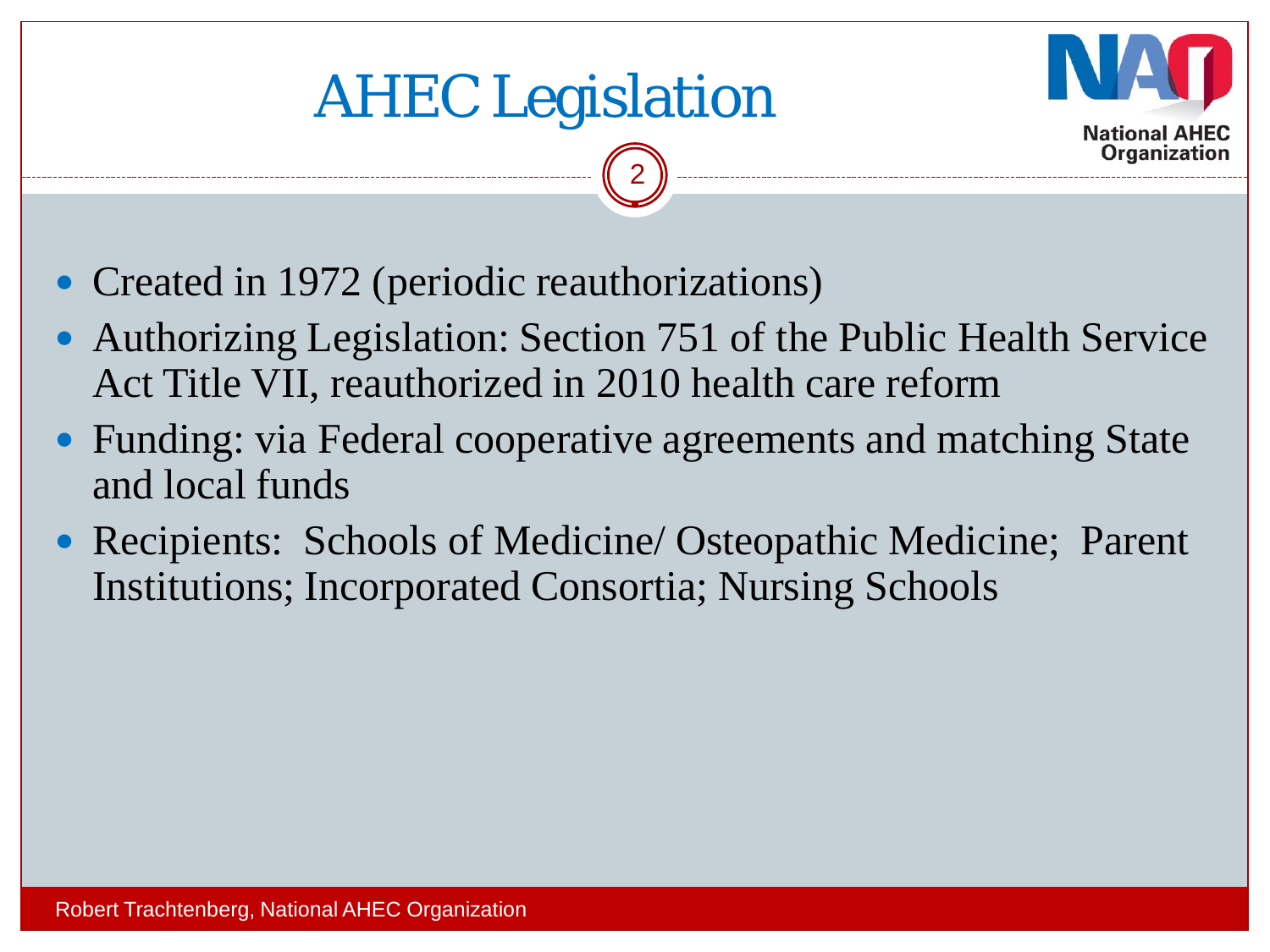

## Area Health Education Centers

AHEC Mission Statement

3

The mission of the AHEC program is to enhance access to quality health care, particularly primary and preventive care, by improving the supply and distribution of health care professionals through community/academic educational partnerships.

US Public Health Service Act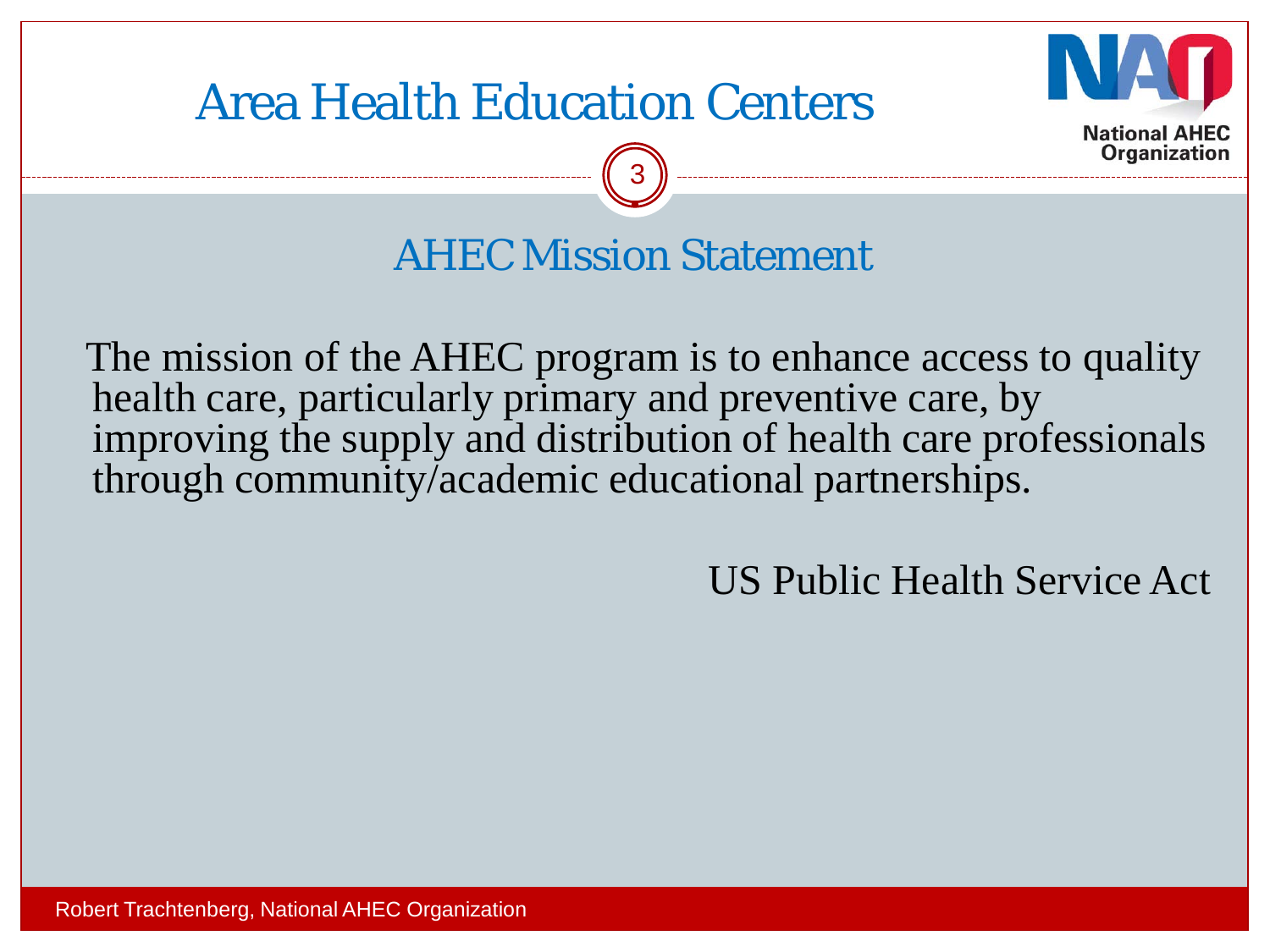



56 AHEC Programs (54 Medical Schools; 2 Nursing Schools)

4

- 235 AHEC Centers
- 49 States (Kansas) and the District of Columbia, Guam, Palau, Yap, American Samoa, Guam, Commonwealth of the Northern Mariana Islands, Republic of the Marshall Islands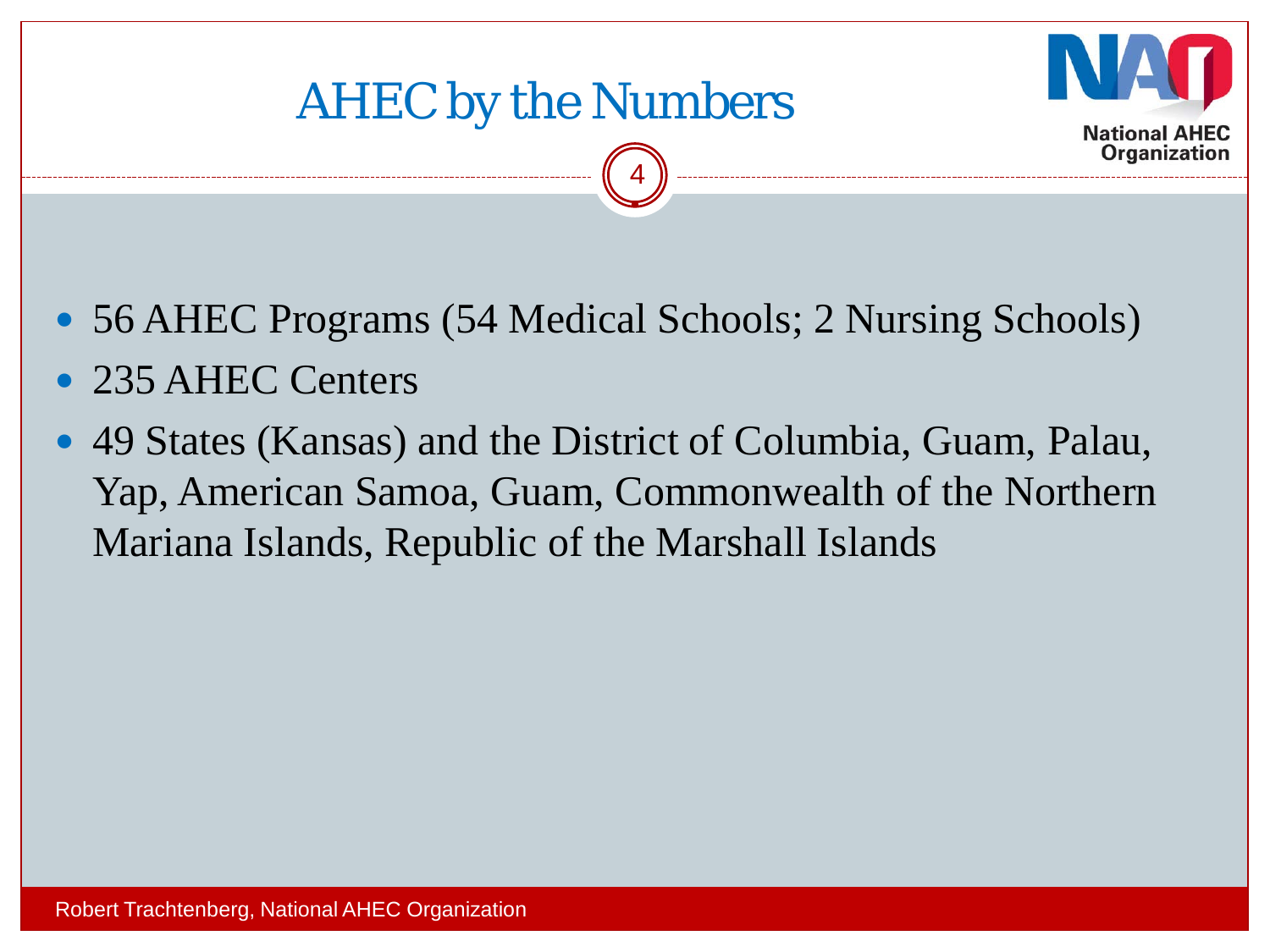

Robert Trachtenberg, National AHEC Organization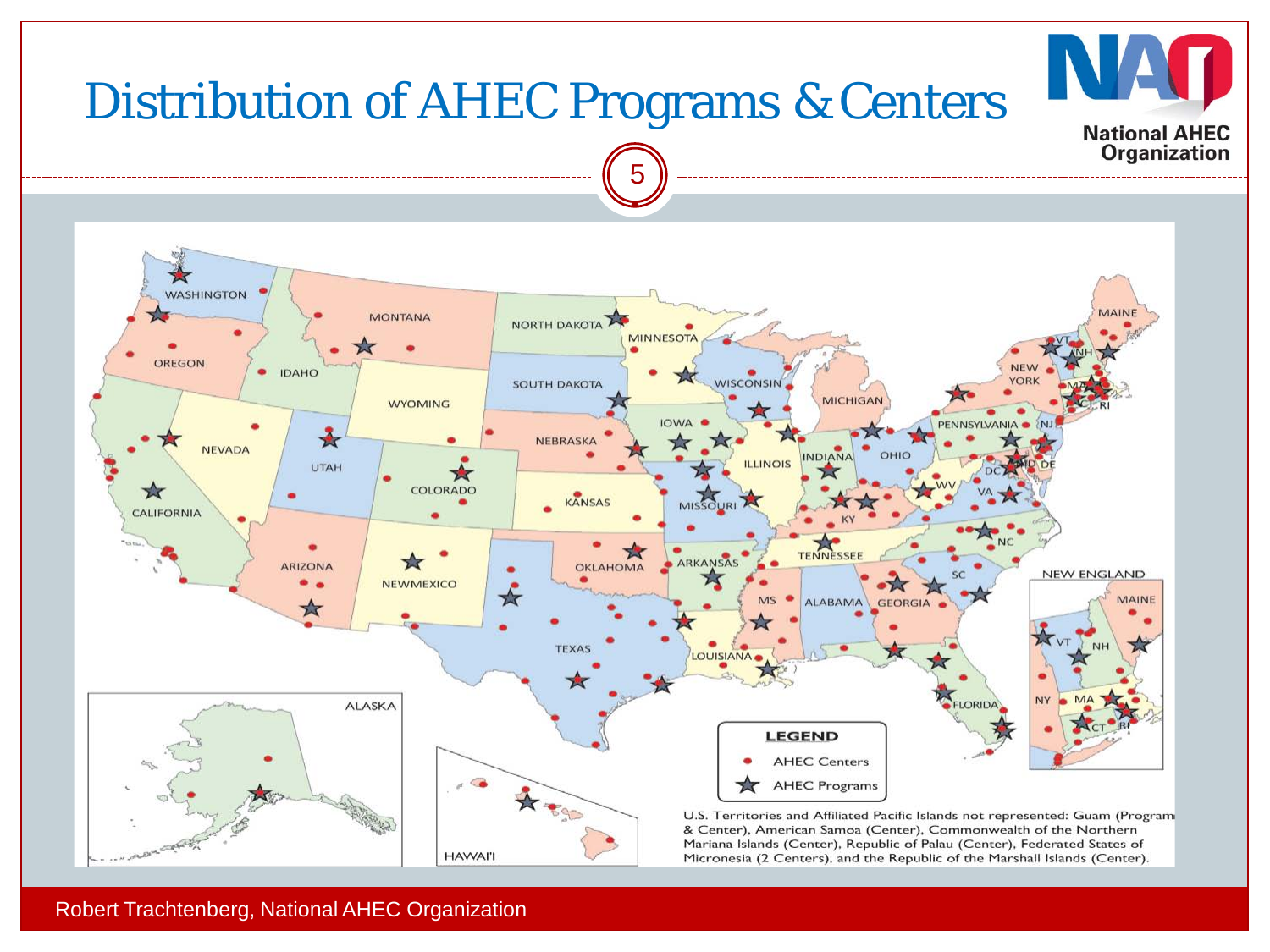## The AHEC Pipeline



# 6

The impact of AHECs is reflected in their performance. Data below is for the 2009 program year.

### **CONNECTING STUDENTS TO CAREERS**

- ▶ Over 456,000 students introduced to health career opportunities
- ▶ Over 32,000 students participated in AHEC health programs of 20+ hours, providing them with health career exposure, professional mentorship, and academic enhancement to prepare them for health professions training programs

**CONNECTING COMMUNITIES TO BETTER HEALTH** Over 438,000 health professionals received training through AHEC continuing education programs Almost half of the continuing education program participants were physicians (27%) or nurses (20%) Awarded 1.17 million contact hours of continuing education programs

### **CONNECTING PROFESSIONALS TO COMMUNITIES**

- ▶ Over 47,000 health professions students received training at 17,388 communitybased sites
- > Over 10,600 of the community-based training sites were located in underserved areas, including over 3,976 in designated Health Professions Shortage Areas (HPSAs) and almost 2,000 at Community Health Centers
- ▶ Over 60% of the health professions students were physicians (43%) or nurses (20%)

Sources: FY 2009 HRSA Bureau of Health Professions Report Tables and NAO Committee on Research and Evaluation (CORE) Critical Data Tables from Reporting AHEC Programs.